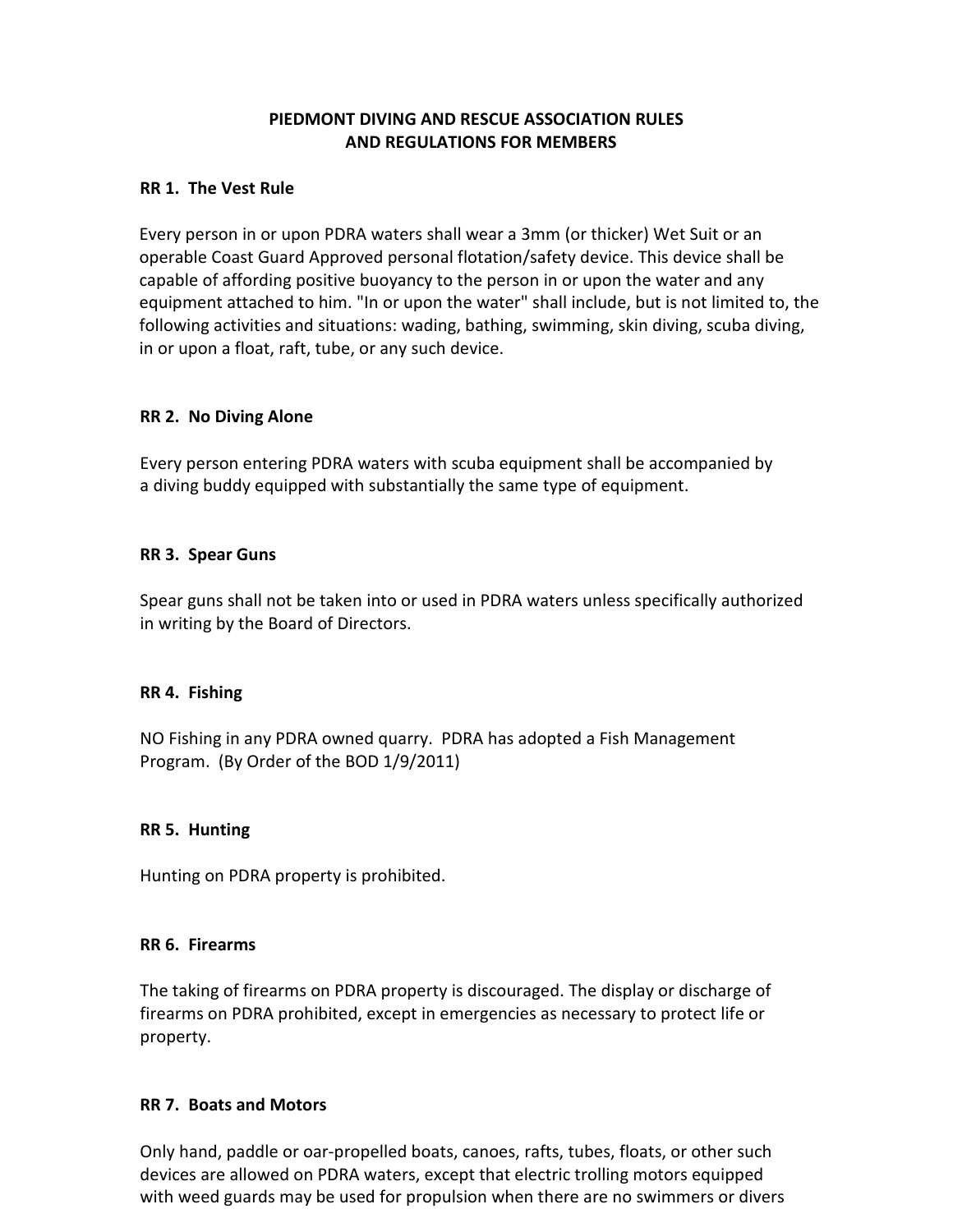in the water. This rule shall not apply to underwater diver propulsion vehicles

## RR 8. Litter/Trash/Garbage

PDRA members and guests shall take their litter, trash and garbage with them upon leaving PDRA property. If trash barrels are in place, they shall be used as a "means of last resort." The deliberate dumping or leaving of trash in other than trash barrels and littering are prohibited.

### RR 9. Membership, Members and Guests

A. All persons who desire membership in the PDRA shall make application. The membership application consists of two separate documents. One is titled "Membership Application and Release" and the other is titled "Statement of Understanding and Waiver." Both of these documents must be completed by the prospective member. The prospective member will become a full member of the PDRA when his application is processed by the PDRA Membership Secretary and membership card and key are issued.

B. A member shall not take or allow anyone other than the members of his immediate family on PDRA property unless such other persons have signed a PDRA "release", and such signed "release" is in the members possession while such guest is on PDRA property. Family membership shall be only the spouse of a PDRA member and/or dependent children residing in the same household or for whom the member is legally liable. Guests are subject to all PDRA rules and regulations. Members are responsible for the conduct of guests. The privilege of taking guests on PDRA property shall not be abused in numbers or frequency. No member shall take more than 10 guests on PDRA property unless authorized in writing by the Board of Directors, and this privilege may be used one time during a calendar year. A non-member of the PDRA can come as a guest two times in a calendar year.

C. Student Training Pass Holders are required to fill out and sign the same "Membership Application and Release" and "Statement of Understanding and Waiver". This is for the purposes of Registration, Release and Waiver. However a Student Training Pass Holder is not a member, they are the guest of their instructor(s). The Student Training Pass must be on premises with the student anytime they are on PDRA Property.

# RR 10. Trespassers

The PDRA Rules and Regulations, leases, insurance policies and common sense require that NO ONE other than PDRA members and their bona fide guest shall occupy PDRA property. To this end, every member shall satisfy himself that every person he encounters on PDRA property is a member of a bona fide guest, and shall take whatever action is necessary to immediately remove all persons other than members and guests from PDRA property.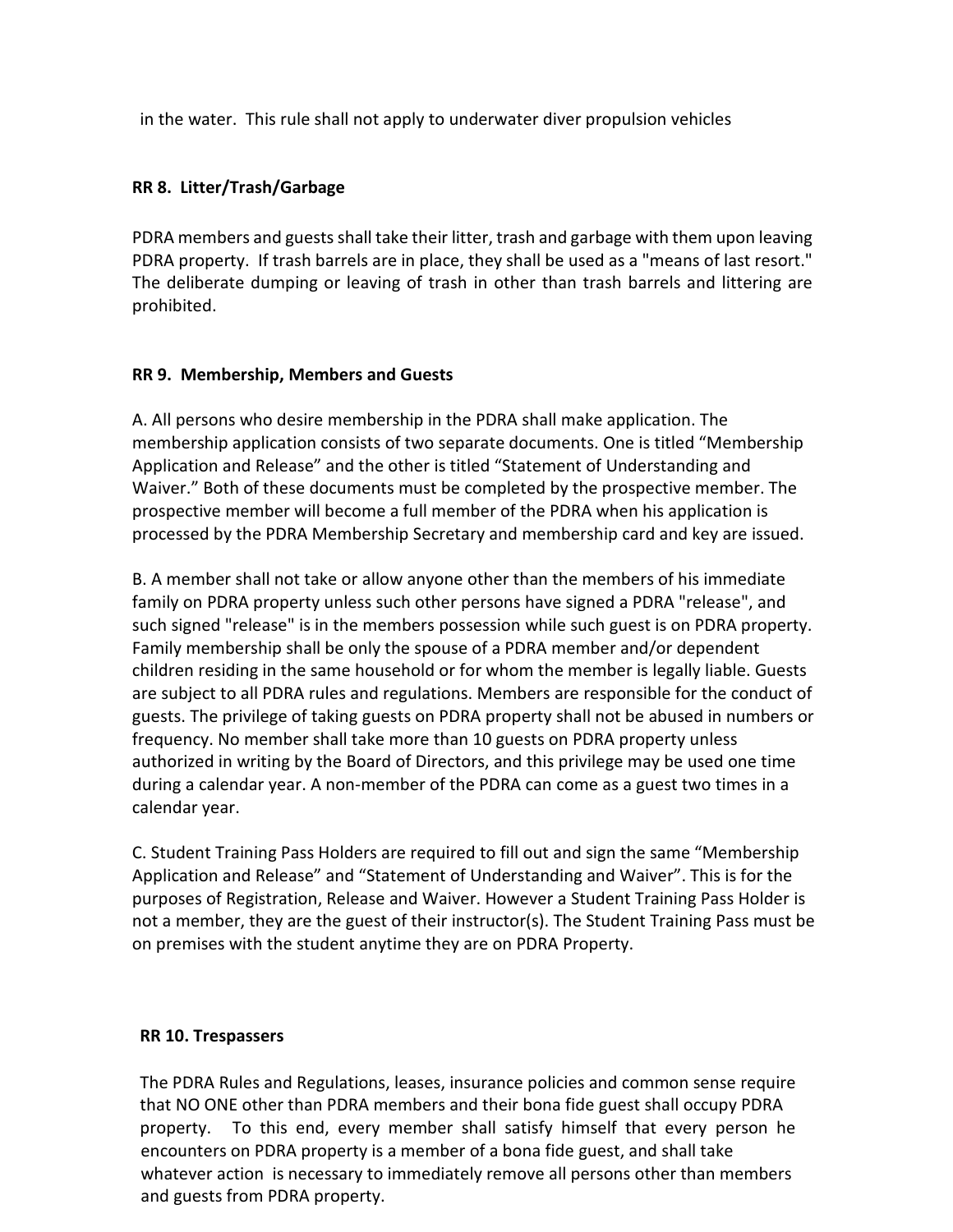### RR 11. Parking

A. Members and guests shall not park vehicles so as to block gates or water entry areas. Instructors with classes of students and guests shall be certain that neither instructing activities nor vehicles shall impede regular member's free access to parking areas, water entry areas and gear benches.

B. Each Quarry Manager, under the guidance of the President, at his or her discretion, may designate areas where classes can and cannot be taught. The Quarry Manager, where possible, will post signs to clearly state the designation of these areas.

### RR 12. Gates - Fences - Locks - Keys

A. Gates and fences shall be erected and/or maintained as required by Leases, Insurance Policies, and the Board of Directors, and shall not be removed, altered, or destroyed except as authorized by the Board of Directors, or a Quarry Manager.

B. Gates shall be kept locked at all times except for entry and exit, unless a member is stationed at the gate.

C. A member shall report any discrepancy in locks or keys to the responsible Quarry Manager immediately.

#### RR 13. Children

All PDRA leased or owned property (usually water-filled rock quarries) is by their very nature, dangerous places for children to engage in unsupervised play. Therefore, children shall be kept under strict adult supervision at all times to minimize the dangers of drowning, rock slides, falling over the edge, rock throwing, snakebite, etc. Children, including all persons under 18 years of age, who are "Family Members", students or guests, need to be in the company of an adult member at all times while on PDRA property.

#### RR 14. Pets

Pets are prohibited on PDRA property.

#### RR 15. Reporting Violations

A. Minor Violations: A member observing a minor violation of the PDRA rules shall bring same to the attention of the person committing same. Repeated minor violations shall be treated as a major violation. A minor violation is defined as one that is not likely to endanger life, or property, and does not jeopardize or violate lease agreements or